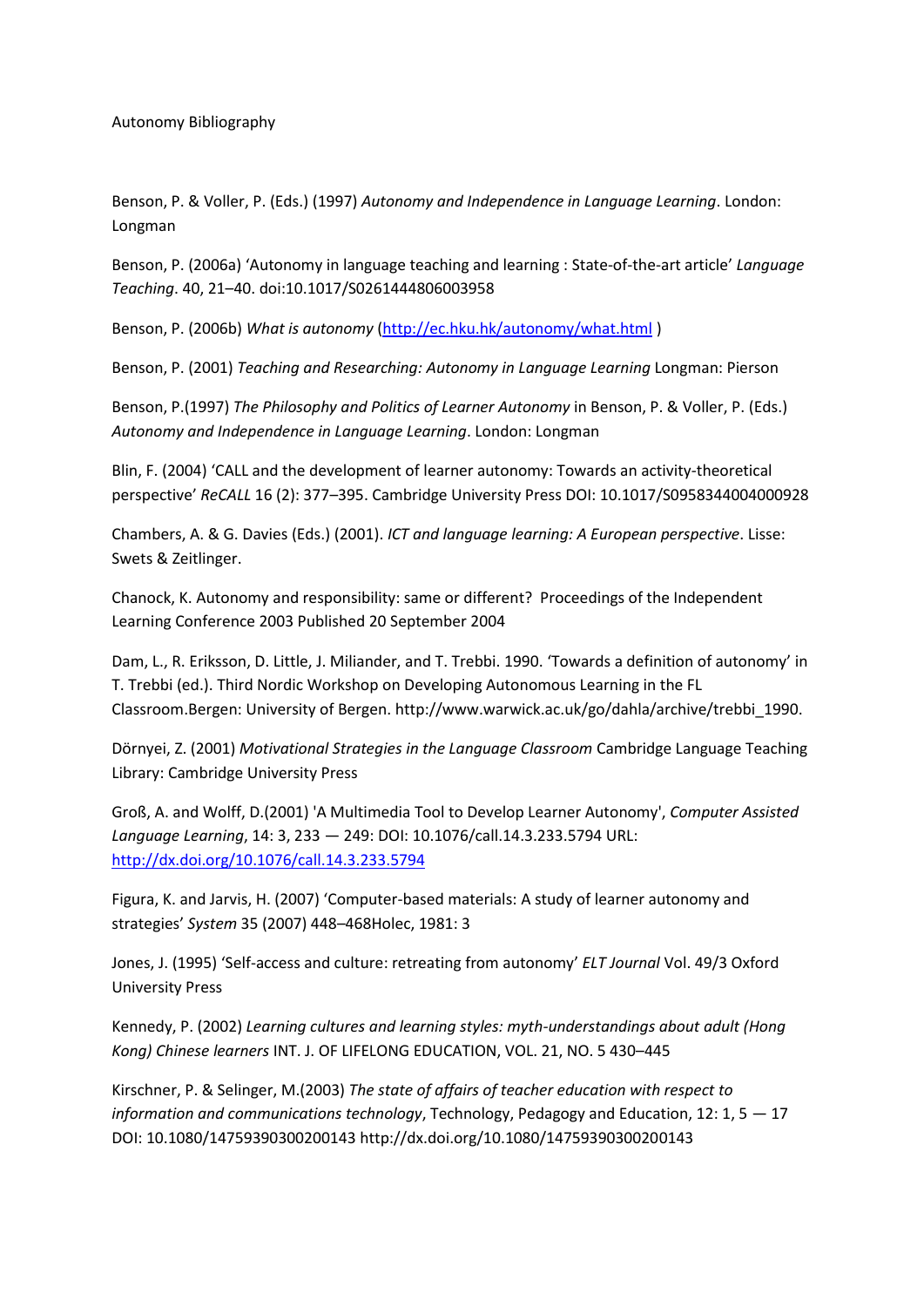Holec, H. (1981). *Autonomy in foreign language learning* (first published 1979, Strasbourg: Council of Europe). Oxford: Pergamon.

Little, D. (1991) *Learner Autonomy. 1: Definitions, Issues and Problems.* Dublin: Authentik.

Little, D. (1995) 'Learning as dialogue: the dependence of learner autonomy on teacher autonomy'.*System*, 23:2, 175-182.

Little, D. (2001) 'Learner autonomy and the challenge of tandem language learning via the Internet'.In A. Chambers & G. Davies (Eds.), *ICT and Language Learning: a European Perspective*, Lisse: Swets & Zeitlinger, pp. 29-38.

Little, D. (2007) *Language Learner Autonomy: Some Fundamental Considerations Revisited* Innovation in Language Learning and Teaching Vol. 1, No. 1, 2007 doi: 10.2167/illt040.0

Little, D. and Dam, L. (1998) Learner autonomy: what and why? *The Language Teacher Online* Language Teacher -Kyoto- JALT- 1998, Vol 22; Number 10, Pages 7-8

Littlemore, J. (2001). *Learner autonomy, self-instruction and new technologies in language learning: Current theory and practice in higher education in Europe*. In Chambers, A. & G. Davies (Eds.) (2001). *ICT and language learning: A European perspective*. Lisse: Swets & Zeitlinger. 39–52.

Littlewood, W. (1997) *Self-access: why do we want it and what can it do?* in Benson, P. & Voller, P. (Eds.) *Autonomy and Independence in Language Learning*. London: Longman pp 79-91

Luzón, M. J. (2007) Enhancing Webquest for Effective ESP Learning. *CORELL: Computer Resources for Language Learning* 1, 1-13. <http://www.ucam.edu/corell/issues/MJLuzon.pdf>

Motteram, G. (1997). *Learner Autonomy and the Web*. In V. Darleguy, A. Ding & M. Svensson (Eds.), *Educational Technology in Language Learning: Theoretical Considerations and Practical Applications* (pp. 17-24). Lyons: INSA (National Institute of Applied Sciences).

Nunan, D. (1997). *Designing and adapting materials to encourage learner autonomy*. Benson, P. & Voller, P. (eds.) (1997) *Autonomy and Independence in Language Learning*. London: Longman pp 192-203

Palfreyman, D. and Smith, R.C. (Eds.), (2003) *Learner Autonomy Across Cultures: Language Education Perspectives*. New York: Palgrave MacMillan

Paramskas, D. (1993) Computer-assisted language learning (CALL): Increasingly into an ever more electronic world. Can Mod Lang Rev 50(1), 124-143.

Pennycook, A. (1997) *Cultural Alternatives and Autonomy* in Benson, P. & Voller, P. (Eds.) (1997) *Autonomy and Independence in Language Learning*. London: Longman

Prensky, M. (2001) *Digital Natives, Digital Immigrants, Part II: Do They Really Think Differently?* From On the Horizon MCB University Press, Vol. 9 No. 6

Sharma, P. and Barrett, B. (2007) *Blended Learning: using technology in and beyond the language classroom*. Thailand: MacMillan Education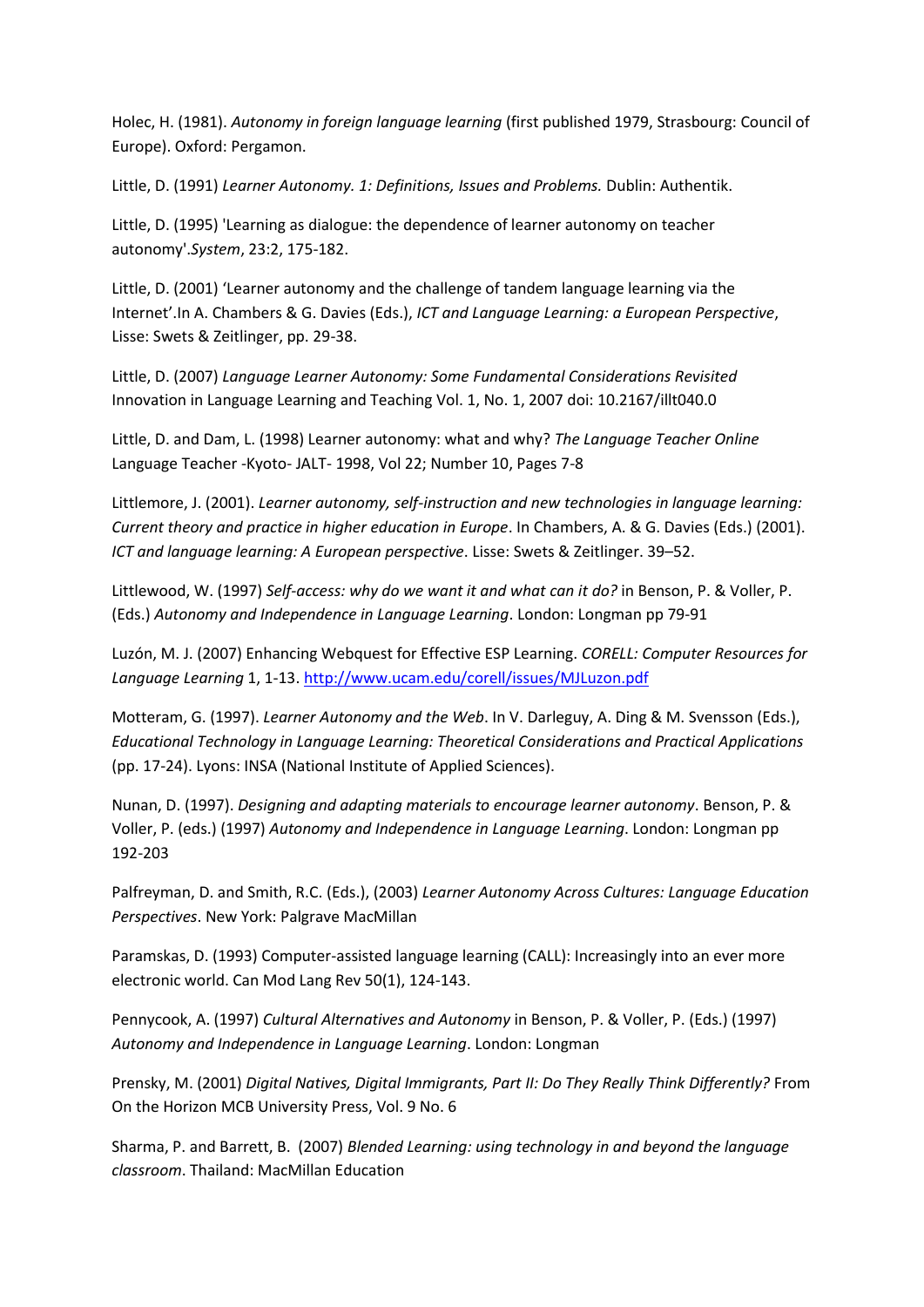Schwienhorst, K. (2003a). Learner autonomy and tandem learning: Putting principles into practice in synchronous and asynchronous telecommunications environments. *Computer Assisted Language Learning, 16* (5), 427-444.

Schwienhorst, K. (2003b). *Neither here nor there? Learner autonomy and intercultural factors in CALL environments.* In D. Palfreyman & R. Smith (Eds.), *Learner autonomy across cultures: language education perspectives* (pp. 164-179). New York: Palgrave Macmillan

Sinclair, B. (1999) *Survey Review: recent publications on autonomy in language learning* ELT Journal Volume 53/4 October 1999 pp 302-329 1999: 310.

Warschauer, M., Turbee, L. & Roberts, B. (1996) *Computer Learning Networks and Student Empowerment*, System, Vol. 24, No. 1, pp. 1-14, DOI: 0346-251X(95)00049-6

Wilson, M. & Gerber, L. (2008) *How Generational Theory Can Improve Teaching: Strategies for Working with the 'Millennials'* Currents in Teaching and Learning Vol.1 No. 1, FALL 2008